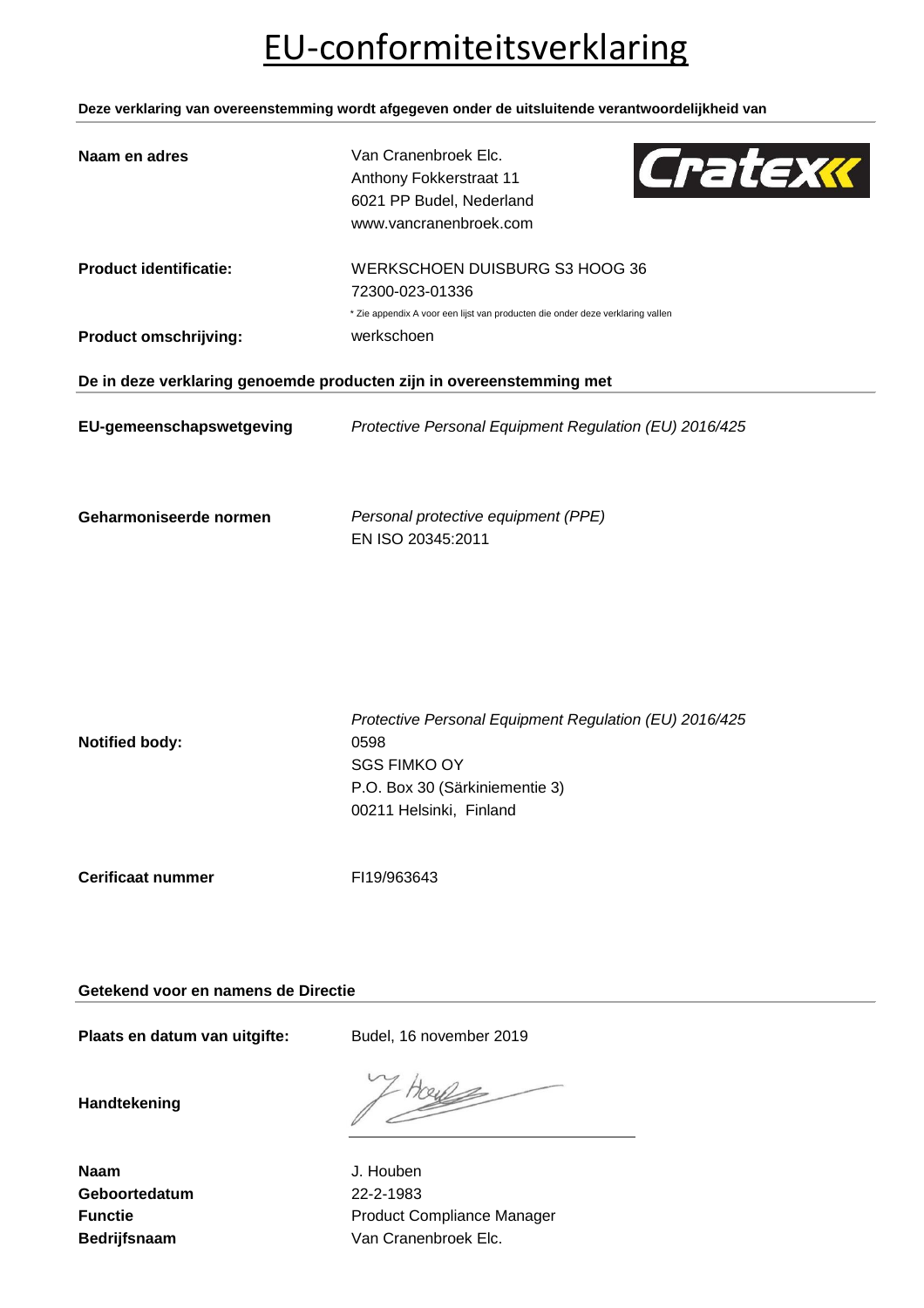### **APPENDIX A - lijst met producten**

De volgende producten vallen onder de EU-conformiteitsverklaring

| 72300-023-01336 | WERKSCHOEN DUISBURG S3 HOOG 36 |
|-----------------|--------------------------------|
| 72300-023-01337 | WERKSCHOEN DUISBURG S3 HOOG 37 |
| 72300-023-01338 | WERKSCHOEN DUISBURG S3 HOOG 38 |
| 72300-023-01339 | WERKSCHOEN DUISBURG S3 HOOG 39 |
| 72300-023-01340 | WERKSCHOEN DUISBURG S3 HOOG 40 |
| 72300-023-01341 | WERKSCHOEN DUISBURG S3 HOOG 41 |
| 72300-023-01342 | WERKSCHOEN DUISBURG S3 HOOG 42 |
| 72300-023-01343 | WERKSCHOEN DUISBURG S3 HOOG 43 |
| 72300-023-01344 | WERKSCHOEN DUISBURG S3 HOOG 44 |
| 72300-023-01345 | WERKSCHOEN DUISBURG S3 HOOG 45 |
| 72300-023-01346 | WERKSCHOEN DUISBURG S3 HOOG 46 |
| 72300-023-01347 | WERKSCHOEN DUISBURG S3 HOOG 47 |
| 72300-023-01348 | WERKSCHOEN DUISBURG S3 HOOG 48 |
|                 |                                |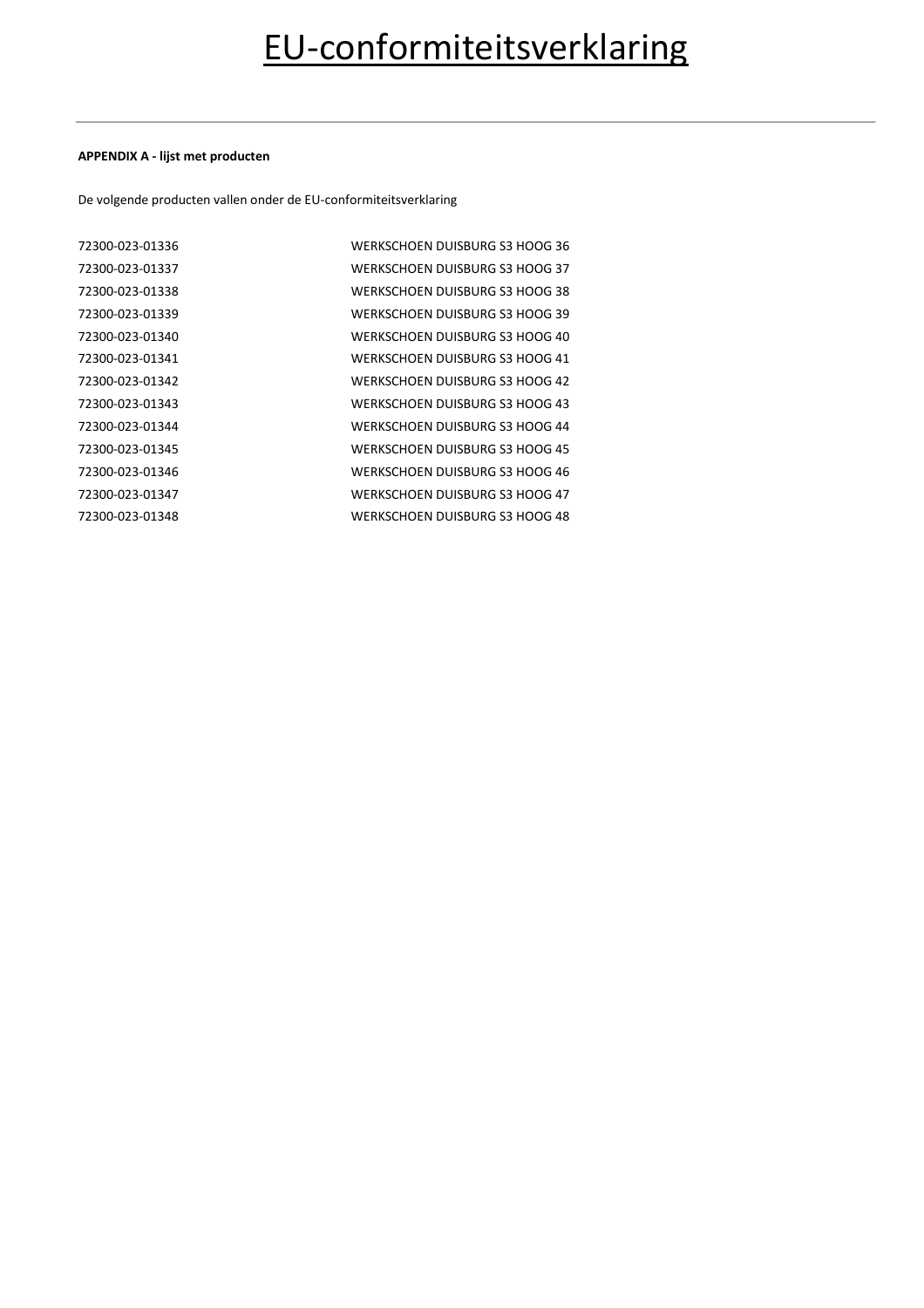## EU Declaration of conformity

**This declaration of conformity is issued under the Sole responsiblity of**



**Cerificate number** FI19/963643

**Signed for and on behalf of the Board of Directors**

Place and date of issue: Budel, 16 November 2019

**Signature:**

**Name:** J. Houben **Date of birth:** 22-2-1983

Function: **Function:** Product Compliance Manager **Company name:** Van Cranenbroek Elc.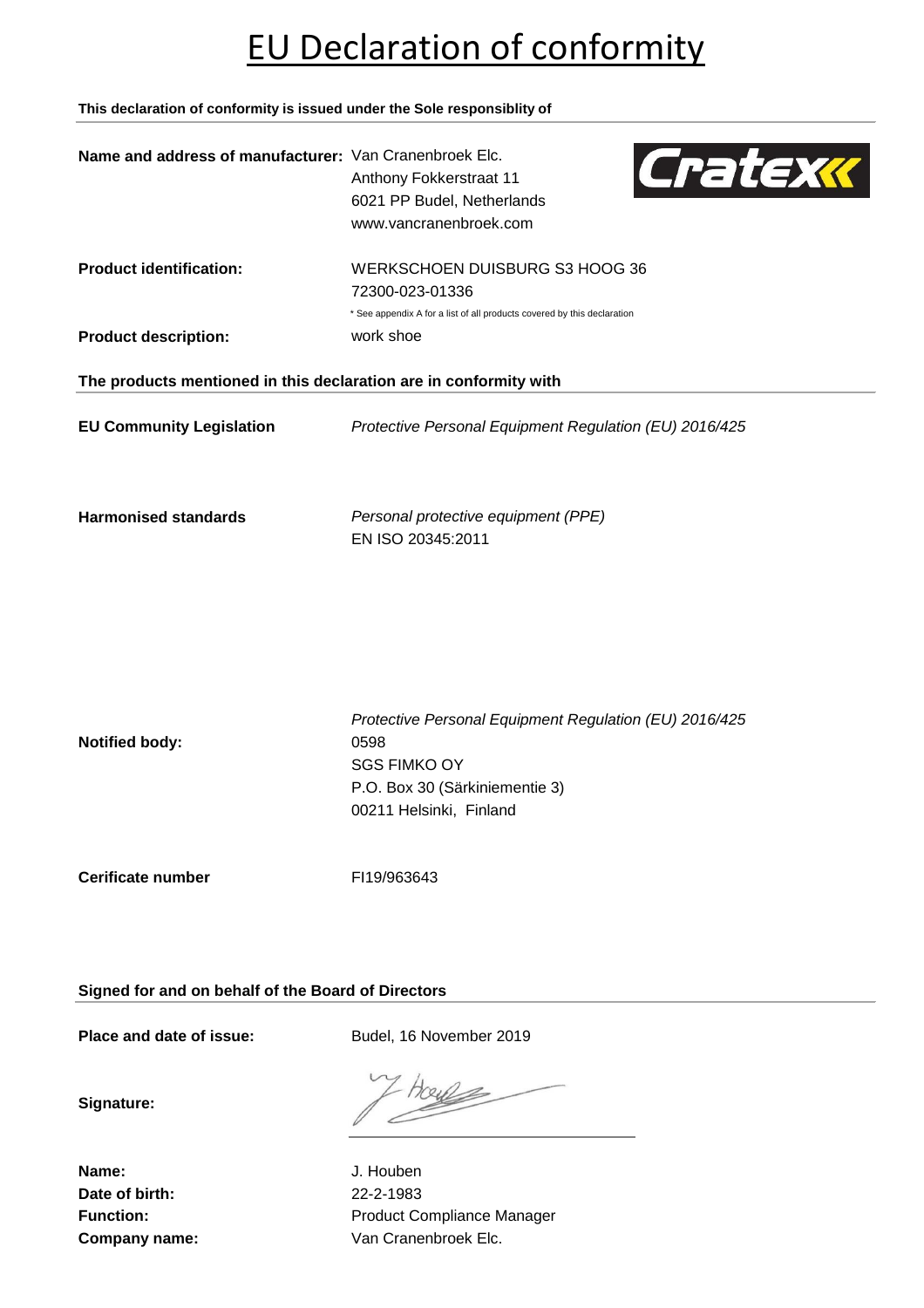### **APPENDIX A – list of products**

The following products are covered by EU declaration of conformity

| 72300-023-01336 | WERKSCHOEN DUISBURG S3 HOOG 36 |
|-----------------|--------------------------------|
| 72300-023-01337 | WERKSCHOEN DUISBURG S3 HOOG 37 |
| 72300-023-01338 | WERKSCHOEN DUISBURG S3 HOOG 38 |
| 72300-023-01339 | WERKSCHOEN DUISBURG S3 HOOG 39 |
| 72300-023-01340 | WERKSCHOEN DUISBURG S3 HOOG 40 |
| 72300-023-01341 | WERKSCHOEN DUISBURG S3 HOOG 41 |
| 72300-023-01342 | WERKSCHOEN DUISBURG S3 HOOG 42 |
| 72300-023-01343 | WERKSCHOEN DUISBURG S3 HOOG 43 |
| 72300-023-01344 | WERKSCHOEN DUISBURG S3 HOOG 44 |
| 72300-023-01345 | WERKSCHOEN DUISBURG S3 HOOG 45 |
| 72300-023-01346 | WERKSCHOEN DUISBURG S3 HOOG 46 |
| 72300-023-01347 | WERKSCHOEN DUISBURG S3 HOOG 47 |
| 72300-023-01348 | WERKSCHOEN DUISBURG S3 HOOG 48 |
|                 |                                |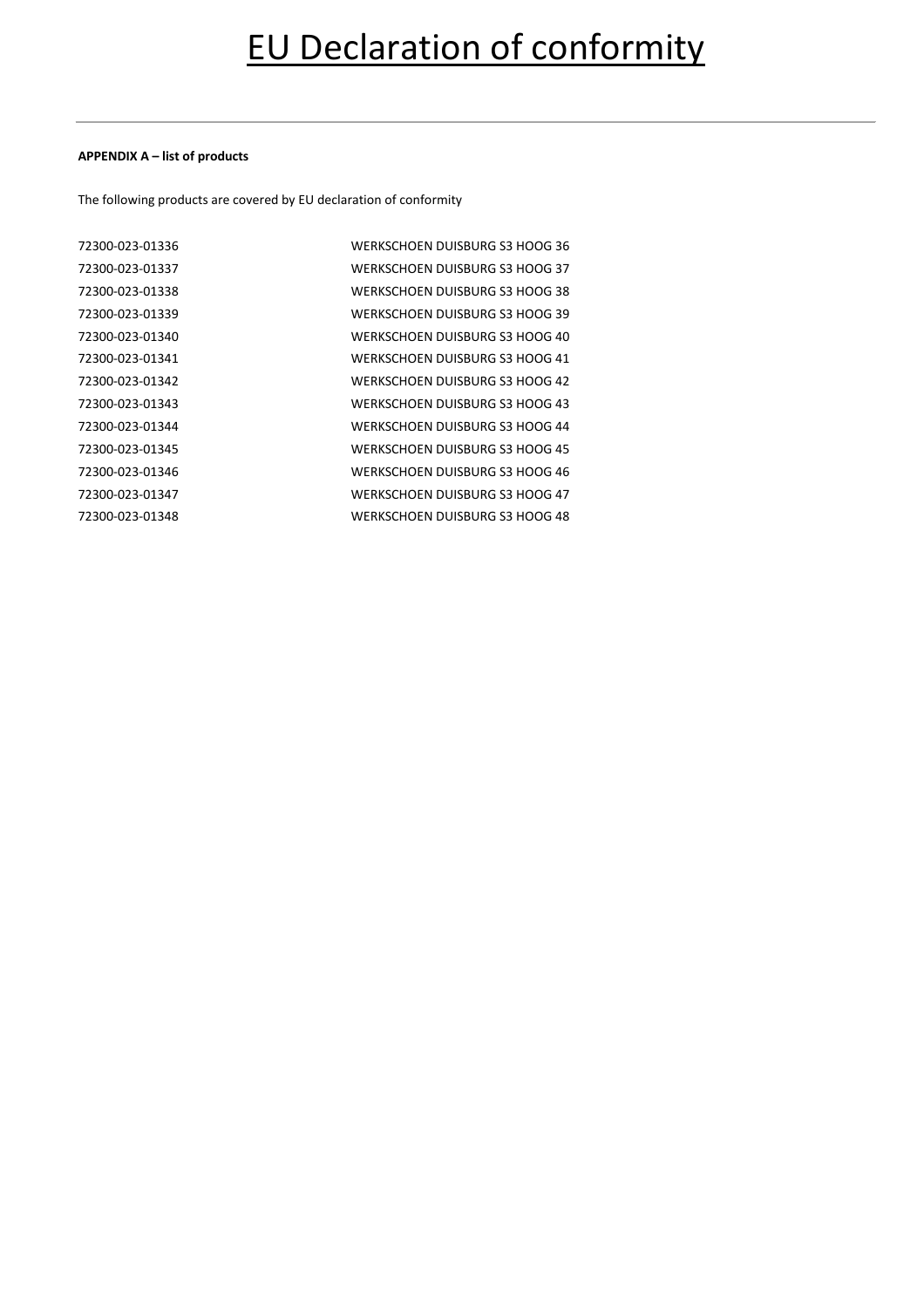# EG Übereinstimmungs Erklärung

### **Diese Konformitätserklärung wird unter der alleinigen Verantwortung von:**

| Name und Adresse des Herstellers:                       | Van Cranenbroek Elc.<br>Cratexx<br>Anthony Fokkerstraat 11<br>6021 PP Budel, Niederlande<br>www.vancranenbroek.com                                 |  |  |  |
|---------------------------------------------------------|----------------------------------------------------------------------------------------------------------------------------------------------------|--|--|--|
| Produktidentifikation:                                  | WERKSCHOEN DUISBURG S3 HOOG 36<br>72300-023-01336                                                                                                  |  |  |  |
|                                                         | * Siehe Anhang A für eine Liste aller Produkte, die unter diese Erklärung fallen                                                                   |  |  |  |
| Produktbeschreibung:                                    | Arbeitsschuh                                                                                                                                       |  |  |  |
| Die in dieser Erklärung genannten Produkte entsprechen: |                                                                                                                                                    |  |  |  |
| <b>EU-Gemeinschaftsrecht:</b>                           | Protective Personal Equipment Regulation (EU) 2016/425                                                                                             |  |  |  |
| <b>Harmonisierte Normen:</b>                            | Personal protective equipment (PPE)<br>EN ISO 20345:2011                                                                                           |  |  |  |
|                                                         |                                                                                                                                                    |  |  |  |
| <b>Notified body:</b>                                   | Protective Personal Equipment Regulation (EU) 2016/425<br>0598<br><b>SGS FIMKO OY</b><br>P.O. Box 30 (Särkiniementie 3)<br>00211 Helsinki, Finland |  |  |  |

**Nummer des Zertifikats** FI19/963643

**Unterzeichnet für und im Auftrag des Verwaltungsrats**

Ort und Datum der Ausstellung: Budel, 16. November 2019

**Unterschrift:**

House

**Name:** J. Houben **Geburtsdatum:** 22-2-1983 **Name des Unternehmens** Van Cranenbroek Elc.

Funktion: **Funktion:** Product Compliance Manager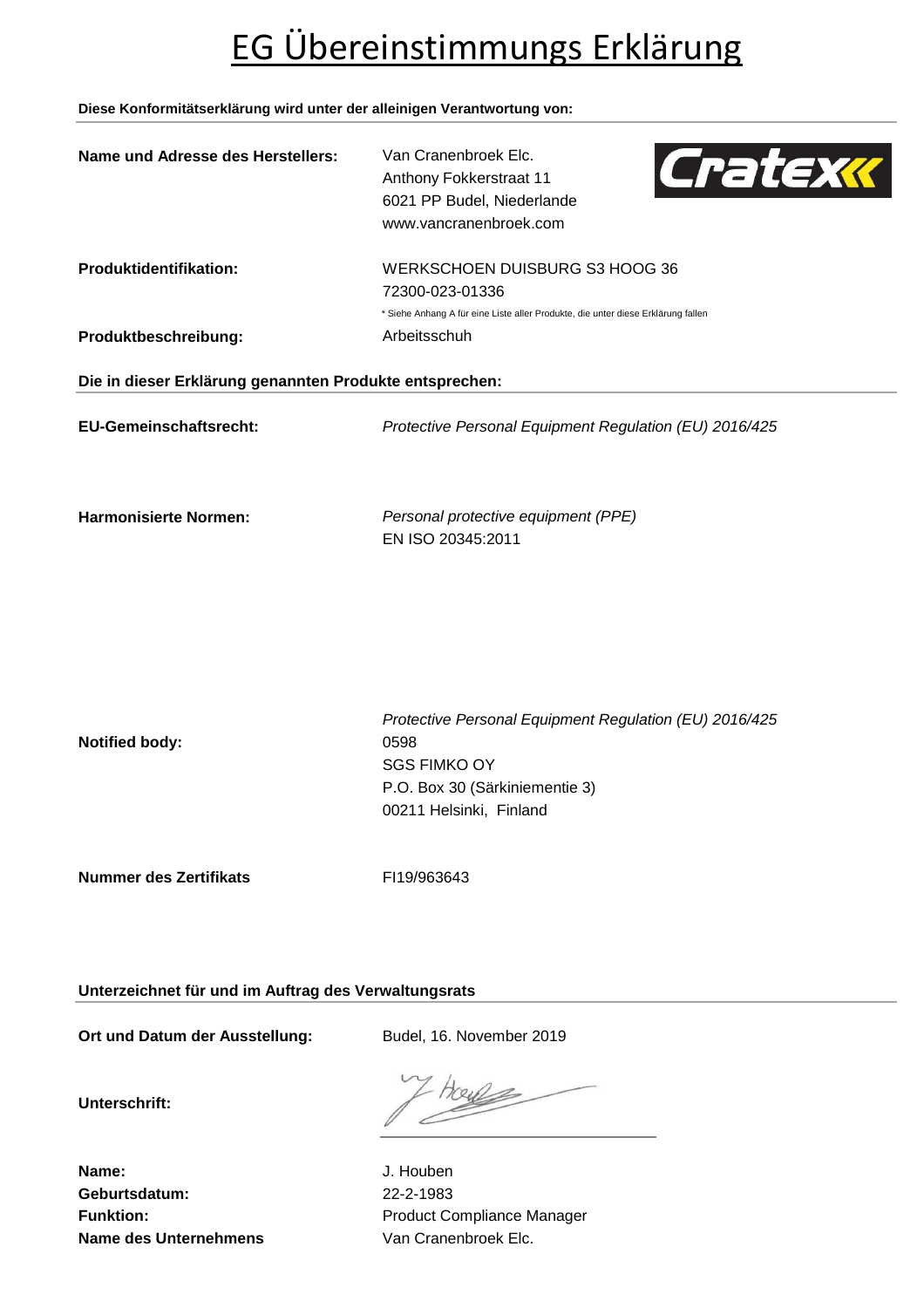### **Anhang A - Liste der Produkte**

Die folgenden Produkte fallen unter die EU-Konformitätserklärung

| 72300-023-01336 | WERKSCHOEN DUISBURG S3 HOOG 36 |
|-----------------|--------------------------------|
| 72300-023-01337 | WERKSCHOEN DUISBURG S3 HOOG 37 |
| 72300-023-01338 | WERKSCHOEN DUISBURG S3 HOOG 38 |
| 72300-023-01339 | WERKSCHOEN DUISBURG S3 HOOG 39 |
| 72300-023-01340 | WERKSCHOEN DUISBURG S3 HOOG 40 |
| 72300-023-01341 | WERKSCHOEN DUISBURG S3 HOOG 41 |
| 72300-023-01342 | WERKSCHOEN DUISBURG S3 HOOG 42 |
| 72300-023-01343 | WERKSCHOEN DUISBURG S3 HOOG 43 |
| 72300-023-01344 | WERKSCHOEN DUISBURG S3 HOOG 44 |
| 72300-023-01345 | WERKSCHOEN DUISBURG S3 HOOG 45 |
| 72300-023-01346 | WERKSCHOEN DUISBURG S3 HOOG 46 |
| 72300-023-01347 | WERKSCHOEN DUISBURG S3 HOOG 47 |
| 72300-023-01348 | WERKSCHOEN DUISBURG S3 HOOG 48 |
|                 |                                |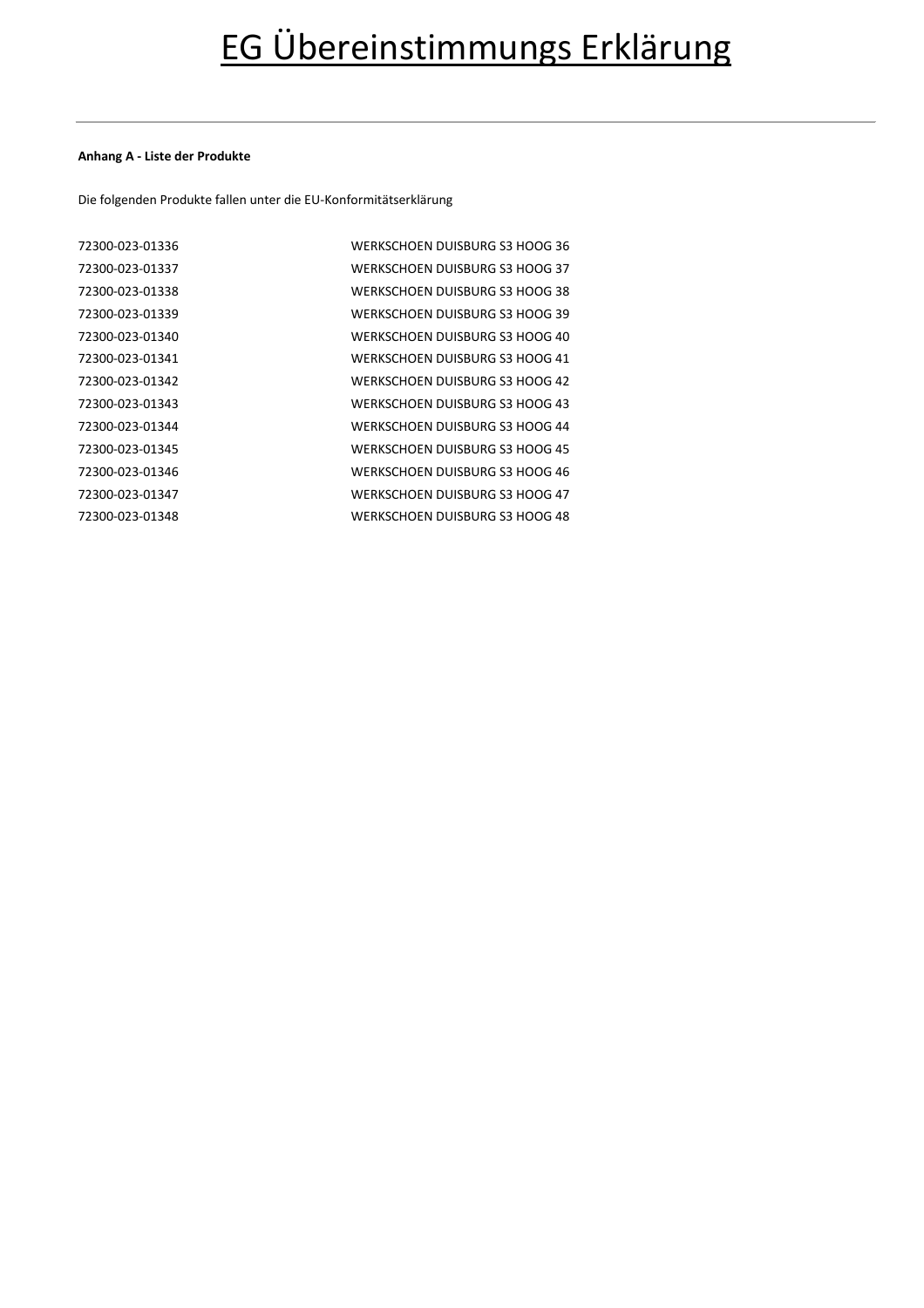## EU Déclaration de Conformité

**Cette déclaration de conformité est délivrée sous la seule responsabilité de**

| Nom et adresse du fabricant:                                    | Van Cranenbroek Elc.                                                                 |  |  |  |
|-----------------------------------------------------------------|--------------------------------------------------------------------------------------|--|--|--|
|                                                                 | Cratexx<br>Anthony Fokkerstraat 11                                                   |  |  |  |
|                                                                 | 6021 PP Budel, Pays-Bas                                                              |  |  |  |
|                                                                 | www.vancranenbroek.com                                                               |  |  |  |
| Identification du produit:                                      | WERKSCHOEN DUISBURG S3 HOOG 36                                                       |  |  |  |
|                                                                 | 72300-023-01336                                                                      |  |  |  |
|                                                                 | * Voir l'annexe A pour une liste de tous les produits couverts par cette déclaration |  |  |  |
| <b>Description du produit:</b>                                  | Chaussure de travail                                                                 |  |  |  |
| Les produits mentionnés dans cette déclaration sont conformes à |                                                                                      |  |  |  |
|                                                                 |                                                                                      |  |  |  |
| EU Législation communautaire:                                   | Protective Personal Equipment Regulation (EU) 2016/425                               |  |  |  |
|                                                                 |                                                                                      |  |  |  |
|                                                                 |                                                                                      |  |  |  |
| Normes harmonisées:                                             | Personal protective equipment (PPE)                                                  |  |  |  |
|                                                                 | EN ISO 20345:2011                                                                    |  |  |  |
|                                                                 |                                                                                      |  |  |  |
|                                                                 |                                                                                      |  |  |  |
|                                                                 |                                                                                      |  |  |  |
|                                                                 |                                                                                      |  |  |  |
|                                                                 |                                                                                      |  |  |  |
|                                                                 |                                                                                      |  |  |  |
|                                                                 | Protective Personal Equipment Regulation (EU) 2016/425                               |  |  |  |
| <b>Notified body:</b>                                           | 0598                                                                                 |  |  |  |
|                                                                 | <b>SGS FIMKO OY</b>                                                                  |  |  |  |
|                                                                 | P.O. Box 30 (Särkiniementie 3)                                                       |  |  |  |
|                                                                 | 00211 Helsinki, Finland                                                              |  |  |  |
|                                                                 |                                                                                      |  |  |  |

**Numéro de certificat** FI19/963643

**Signé pour et au nom du conseil d'administration**

**Lieu et date de délivrance:** Budel, 16 novembre 2019

**Signature:**

7024k

**Nom:** J. Houben **Date de naissance:** 22-2-1983

Fonction: **Fonction:** Product Compliance Manager **nom de l'entreprise** Van Cranenbroek Elc.